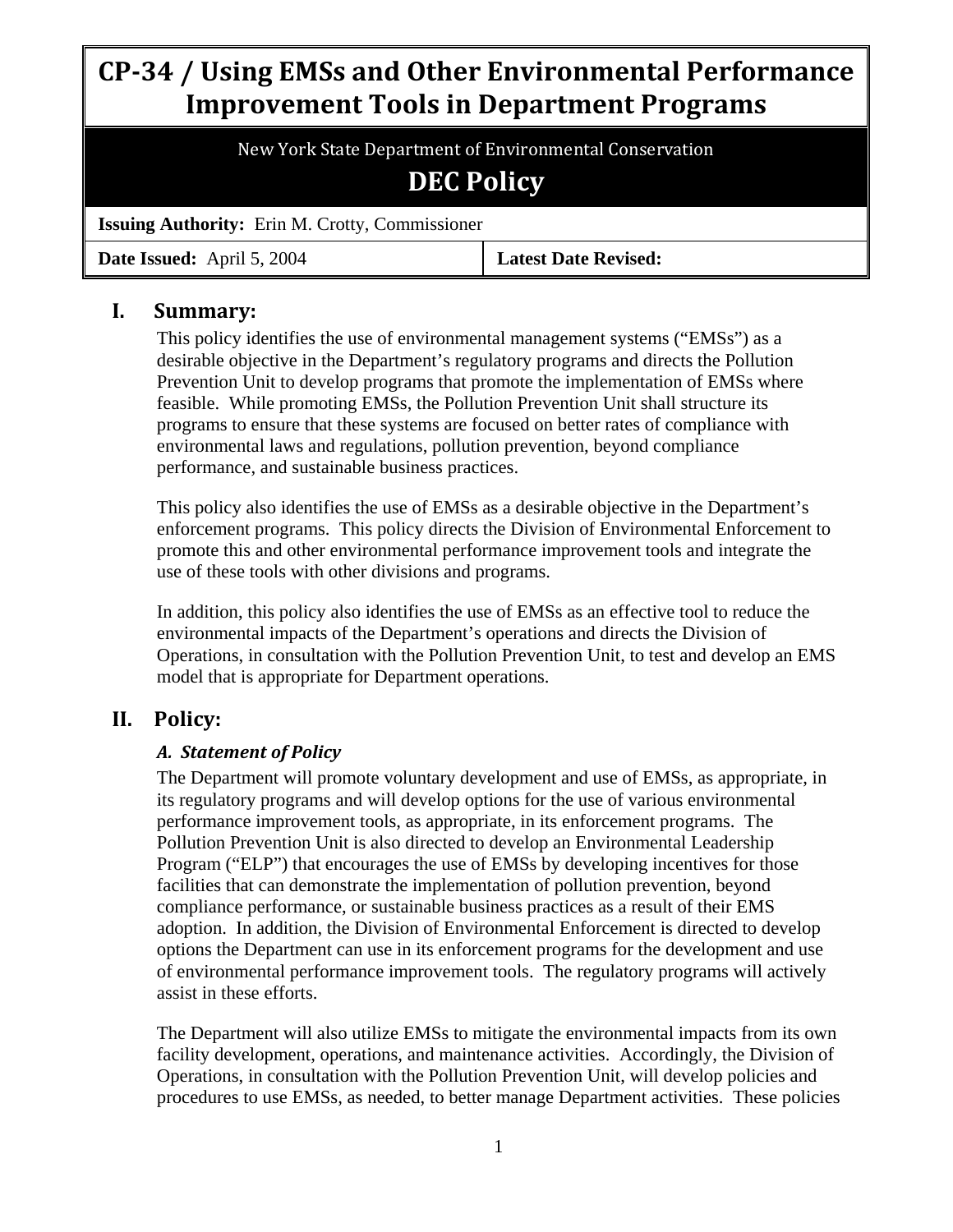and procedures will be guided, in part, by the experience gained in pilot efforts. Other Department divisions and programs will cooperate with these efforts.

# *B. Applicability*

This policy applies to the Department's regulatory programs and to the exercise of its enforcement discretion in administrative and civil enforcement programs. This Policy does not apply to any matter that, as of the effective date of this document, has been resolved.

This document is not a final agency action and is intended as guidance. It does not create any rights, duties, obligations, or defenses, implied or otherwise, in any third parties. To the extent that this Policy may differ from the terms of the applicable enforcement response policies (including penalty policies) under media-specific programs, this document supercedes those policies.

# *C. Definitions*

The following definitions apply to this document:

- **1. Environmental Requirements** "Environmental Requirements" are federal, regional, state and local environmental statutory and regulatory requirements and the requirements of any permits, licenses, or administrative orders that were issued pursuant to those laws and regulations to which the facility is subject.
- **2. Environmental Management System** An "Environmental Management System," or "EMS," is a set of management processes, procedures, and auditable performance objectives that allows a facility to continuously analyze, control, and reduce the environmental impact of its activities, products, and services by utilizing pollution prevention measures, performing beyond minimum compliance levels, or integrating sustainable business practices. The EMS shall be implemented in a manner that ensures full compliance with Environmental Requirements.
- **3. Environmental Performance Improvement Tools** "Environmental performance improvement tools" are mechanisms that, at a minimum, are designed to maintain compliance with environmental requirements in a systematic manner. Examples of environmental performance improvement tools include:
	- a. environmental compliance audit ("ECA"): a process that, on a one-time basis, assesses the state of compliance with the environmental requirements pertaining to the facility/organization that is the subject of the audit and that brings the facility into full compliance with those Environmental Requirements,
	- b. environmental compliance system ("ECS"): a set of management processes and procedures that allows a facility to identify and maintain compliance with Environmental Requirements and changes to them, and
	- c. environmental enhancement system ("EES"): an ECS, or an EMS, augmented by specific actions to which the respondent subject to an enforcement action must commit to carry out in order to achieve specific reductions in the adverse environmental consequences associated with the conduct of respondent's activities and an associated management system that ensures successful implementation of all those actions and attainment of all the reduction commitments under the schedule(s)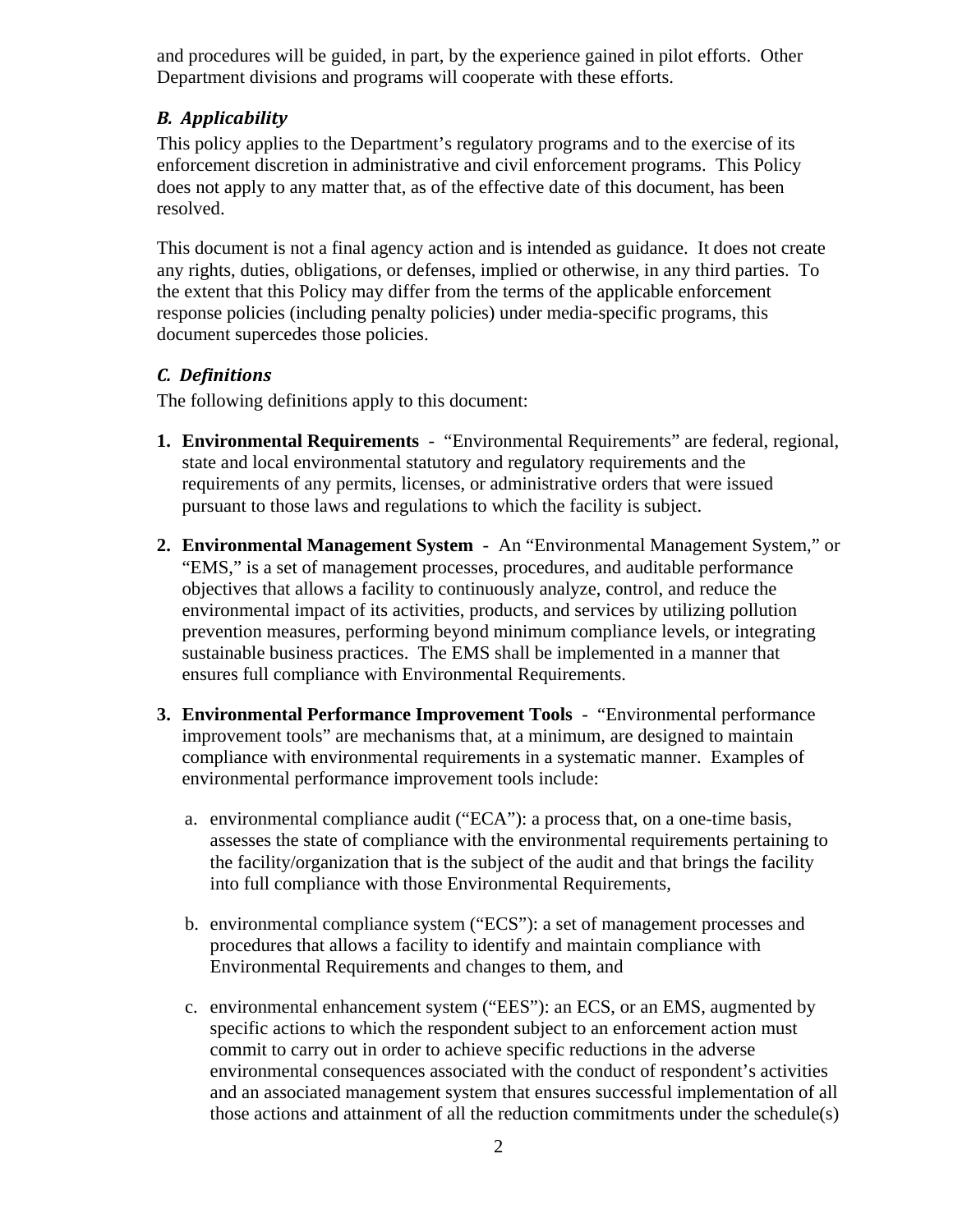set forth in the consent order in which the environmental enhancement system's development and implementation is found.

- **4. Environmental Leadership Program** An "Environmental Leadership Program," or "ELP," is a voluntary program that is open to organizations with a commitment to compliance, that have a demonstrated success in improving their performance and preventing pollution, and that commit to continually improve their environmental performance. By design, such a program will recognize organizations that participate and provide them with incentives in order to motivate the adoption of EMSs, beyond compliance performance, pollution prevention, and sustainable business practices. The recognition and incentives shall be proportionate to the organization's existing level of performance and overall commitment to improving their performance. Such a program shall be open only to organizations that are able to document their improvements through the use of established performance measures and operate in an open and transparent manner.
- **5. Pollution Prevention** "Pollution Prevention" includes practices that reduce or eliminate the creation of pollutants. This includes source reduction practices which reduce the amount of any hazardous substance, pollutant, or contaminant entering any waste stream or otherwise released into the environment (including fugitive emissions) prior to recycling, treatment, or disposal; and reduce the hazards to public health and the environment associated with the release of such substances, pollutants, or contaminants. Pollution Prevention also includes other practices that reduce or eliminate the creation of pollutants through increased efficiency in the use of raw materials, energy, water, or other resources; or protection of natural resources by conservation.
- **6. Beyond Compliance Performance** "Beyond compliance performance" is performance that either exceeds regulatory minimums or is focused on improvement in areas that have environmental impact that are not currently regulated.
- **7. Sustainable Business Practices** "Sustainable business practices" are those practices which strive toward resource use that does not exceed the rate of replenishment, and waste generation at a pace that does not exceed the rate at which they can be reabsorbed by the environment. An organization should be focused on implementing sustainable business practices in order to provide customers with goods and services for living a satisfying life, while maintaining both a healthy balance sheet and a healthy balance with the natural world.

#### **III. Purpose and Background:**

This policy establishes the development and implementation of an ELP to motivate the regulated community to implement EMSs as a desirable agency objective. In addition, the policy also establishes the development and implementation of environmental performance improvement tools in the Department's enforcement programs as a desirable agency objective. Finally, the policy establishes the development and implementation of EMSs at Department operated facilities as a desired activity. Implementation of this policy is intended to promote environmental protection and improve compliance rates by:

• increasing the regulated communities' knowledge of applicable environmental requirements and a clear commitment to comply with them.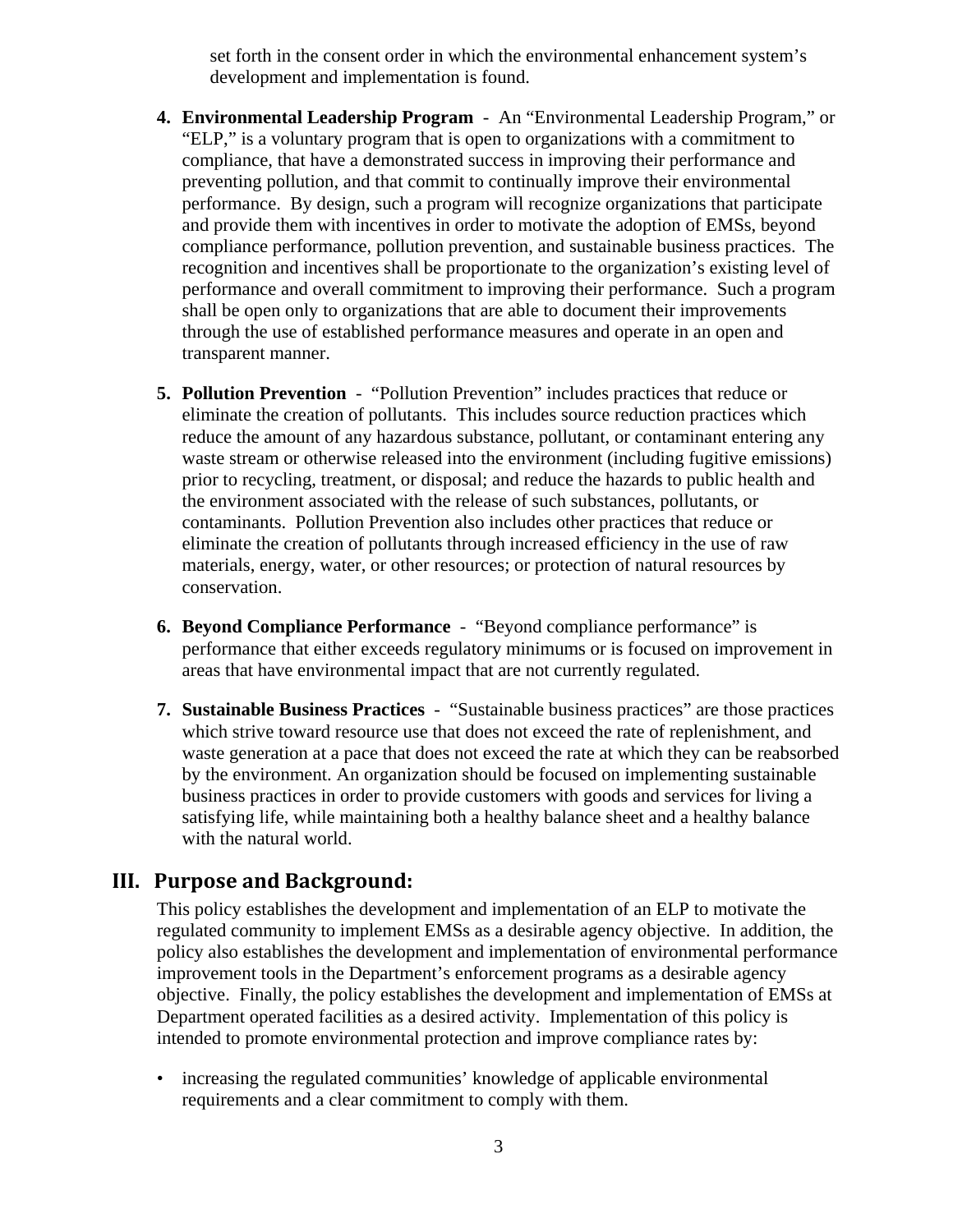- improving environmental awareness throughout all aspects of an organization's operations and business areas.
- improving environmental performance on non-regulated activities having an environmental impact.
- motivating organizations to utilize pollution prevention measures, perform beyond minimum compliance levels, and integrate sustainable business practices.
- leading the regulated community by example in demonstrating EMS use at Department operated facilities.

## **IV. Responsibility:**

The Pollution Prevention Unit shall have responsibility for developing, in consultation with appropriate agency programs and with third party stakeholders, a program to encourage the development and implementation of EMSs through an ELP.

The Division of Environmental Enforcement shall have the responsibility of developing, in consultation with appropriate agency programs, options for the use of environmental performance improvement tools in the Department's various enforcement programs.

The Division of Operations shall have the responsibility of developing, in consultation with the Pollution Prevention Unit, a pilot program to demonstrate the use of EMSs at Department operated facilities.

Divisions and regions shall fully and actively cooperate with the Pollution Prevention Unit and the Divisions of Environmental Enforcement and Operations in their efforts to develop the above-described programs. This will include providing specific opportunities in program training, guidance, rule making, and permitting to promote greater use of EMSs in regulated organizations. Environmental Quality Divisions shall reflect these opportunities in their annual work plans.

# **V. Procedure:**

#### *A. Developing and Implementing an Acceptable EMS*

The programs developed by the Pollution Prevention Unit will set forth the framework for an ELP that motivates further adoption of EMSs by providing incentives to those organizations that can document the implementation of pollution prevention, beyond compliance performance, or sustainable business practices resulting from their EMS. The programs developed by the Pollution Prevention Unit will establish those EMS elements which ensure that the EMS's systems and procedures put into place a process constantly seeking to reduce the environmental impacts of a facility's activities while remaining in full compliance with applicable Environmental Requirements. Department programs should focus on promoting EMSs that, at a minimum, consider the following:

- **1. Views of Stakeholders** The EMS should include mechanisms to consider the views of Stakeholders as decisions are made.
- **2. Measurable Improvements in Performance** The EMS should focus on identifying opportunities and implementing programs that are focused on improving performance by going beyond compliance, utilizing pollution prevention, or establishing sustainable